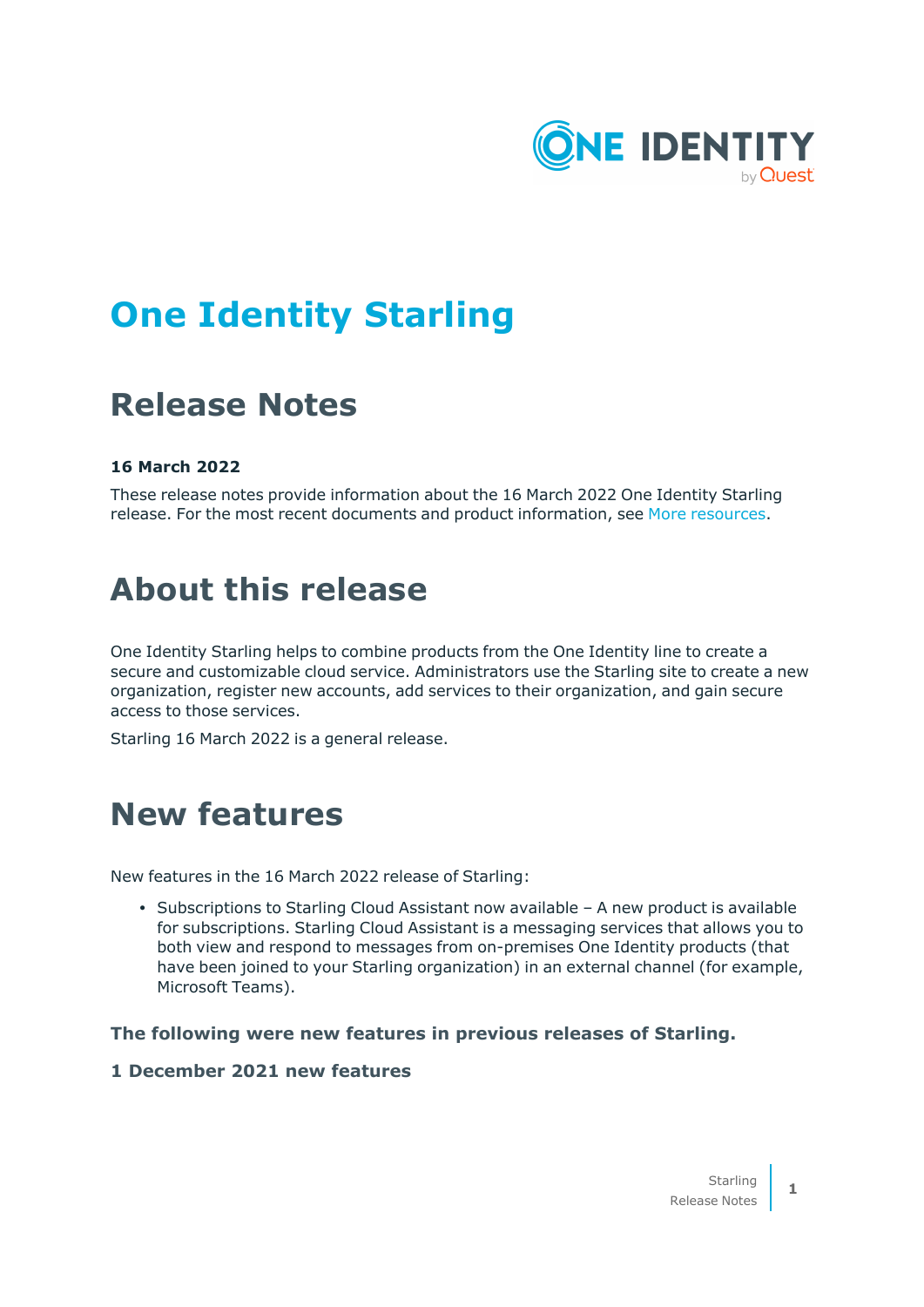• Updates to Applications page: Minor updates have been made to improve the look and feel of the Applications page.

#### **3 November 2021 new features**

- Applications page: A new settings page has been added which allows you to add an application to create a relying party trust that allows directory users to authenticate and use the target application.
- The Directory Services page has been renamed to Directories.

#### **30 June 2021 new features**

Safeguard Remote Access is now available: This service is designed to act as a client-less, browser-based secure terminal access to servers via integration with the Safeguard for Privileged Sessions (SPS) product. For information regarding this service, see the documentation specific to Safeguard Remote Access.

#### **16 June 2021 new features**

Starling CertAccess: Starling Governance has been renamed to Starling CertAccess.

#### **2 June 2021 new features**

Joined Products page: A new settings page has been added which allows you to view and manage the One Identity products currently joined to your Starling organization.

#### **5 May 2021 new features**

Starling CertAccess is now available: This service allows you to manage access requests and access certifications using Starling CertAccess in an Active Directory environment managed by One Identity Active Roles. For information regarding this service, see the documentation specific to Starling CertAccess.

## **Deprecated features**

The following is a list of features that are no longer supported for Starling.

• There were no deprecated features for the 16 March 2022 release. See below for information regarding deprecated features in previous releases.

#### **The following features were deprecated in previous releases of Starling.**

#### **26 January 2022 deprecated features**

• Internet Explorer 11 is no longer supported.

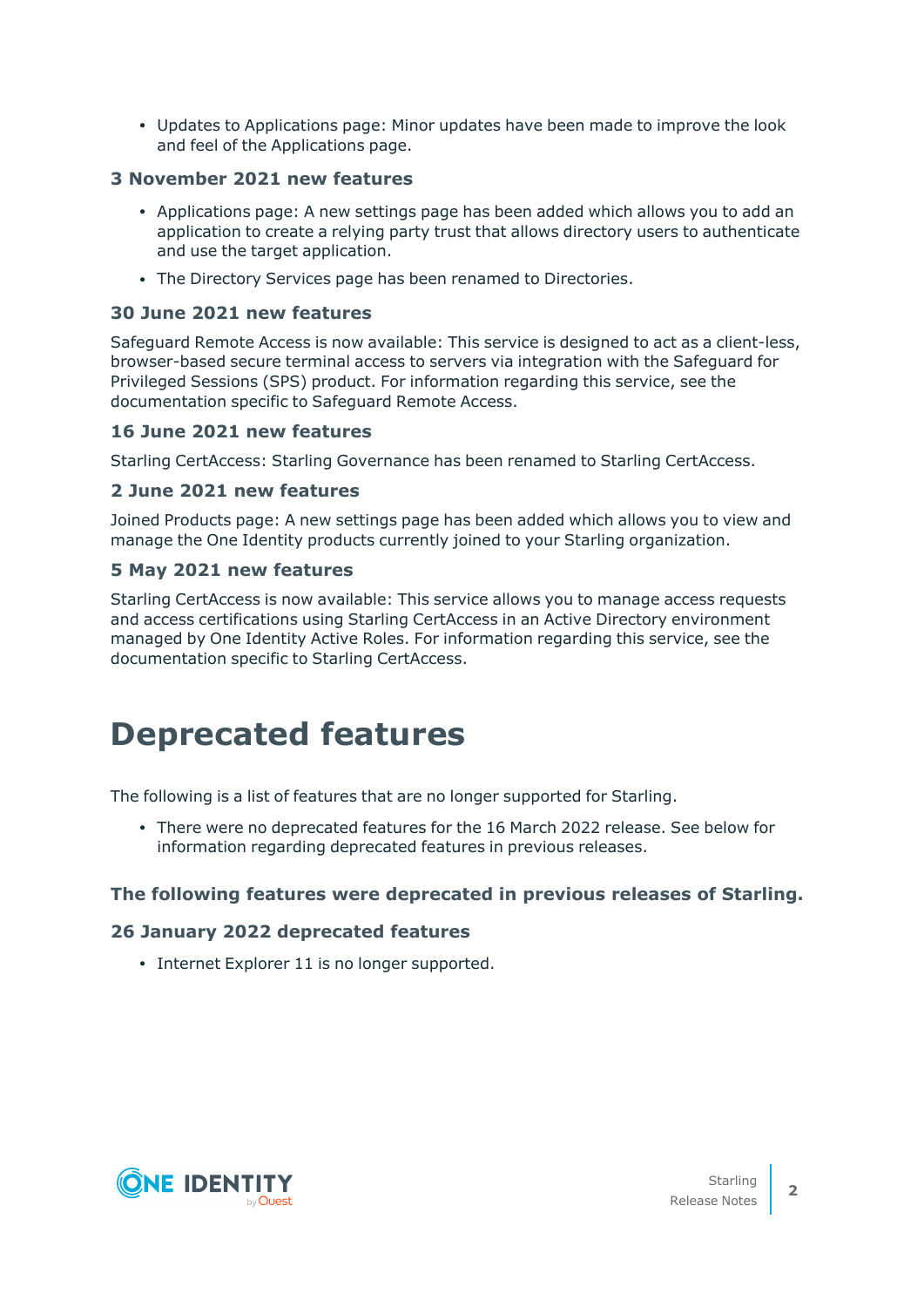# **Known issues**

The following is a list of issues, including those attributed to third-party products, known to exist at the time of release.

#### **Table 1: General known issues**

| <b>Known Issue</b>                                                                                                                                                        | <b>Issue ID</b> |
|---------------------------------------------------------------------------------------------------------------------------------------------------------------------------|-----------------|
| In rare cases an email address may not be accepted when signing up for<br>Starling. Contact Support for assistance if you are having difficulties<br>creating an account. | 30736           |
| You may be unable to reset your Starling account password if using Firefox.<br>Workaround: Use a different browser to reset your password.                                | 103602          |

### **System requirements**

Before using the 16 March 2022 Starling release, ensure that your system meets the following minimum software requirements.

### **Browser requirements**

#### **Table 2: Supported desktop browsers**

| <b>Browser</b>  | <b>Minimum OS/Platform</b> | Version         |
|-----------------|----------------------------|-----------------|
| Google Chrome   | Windows 10                 | Latest          |
|                 | Mac OS X Yosemite          |                 |
| Mozilla Firefox | Windows 8.1                | Latest          |
| Microsoft Edge  | Windows 10                 | Latest          |
| Safari          | Mac OS X Yosemite          | See OS/Platform |

#### **Table 3: Supported mobile browsers**

| <b>Browser</b> | <b>Minimum OS/Platform</b> | <b>Version</b> |
|----------------|----------------------------|----------------|
| Google Chrome  | Android                    | Latest         |
| Safari         | iOS                        | Latest         |

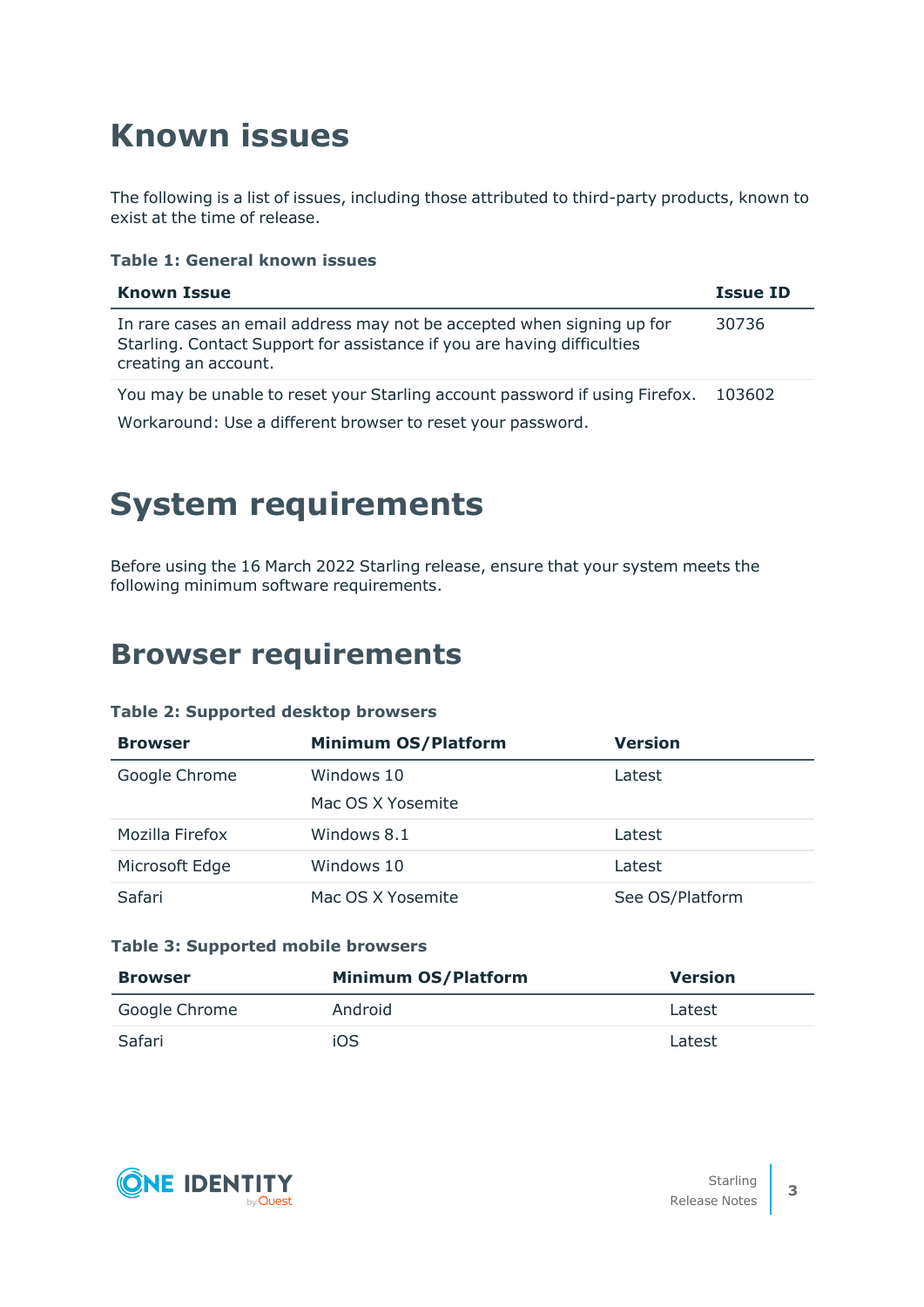### **(Optional) Feature requirements**

| <b>Feature</b>      | <b>Requirement</b>                                                                                                                                                                                                                                                                 |
|---------------------|------------------------------------------------------------------------------------------------------------------------------------------------------------------------------------------------------------------------------------------------------------------------------------|
| Work<br>accounts    | To authenticate using a work account, you need the following:                                                                                                                                                                                                                      |
|                     | • Fully configured Azure AD tenant capable of authenticating users                                                                                                                                                                                                                 |
|                     | • In cases where an organization has registered an Azure AD tenant<br>but it is not fully synchronized or an account has not yet been added,<br>the owner of that account will be unable to use Starling at that time<br>unless they register independently from the organization. |
| Event<br>forwarding | To use the event forwarding feature, you need the following:                                                                                                                                                                                                                       |
|                     | • A service that supports SYSLOG (for example, Loggly)                                                                                                                                                                                                                             |

#### **Table 4: (Optional) Feature requirements**

## **Product licensing**

Use of this software is governed by the Software Transaction Agreement found at <http://www.oneidentity.com/legal/sta.aspx> and the SaaS Addendum at <http://www.oneidentity.com/legal/saas-addendum.aspx>. This software does not require an activation or license key to operate.

### **New organization instructions**

The following instructions explain how to create a new One Identity Starling organization.

#### *Creating a One Identity Starling organization*

- 1. From the One Identity Starling home page [\(https://www.cloud.oneidentity.com/](https://www.cloud.oneidentity.com/)) , click **TRY STARLING**.
- 2. Follow the instructions to complete your registration. For additional information, see the online documentation information in More [resources.](#page-3-0)

### <span id="page-3-0"></span>**More resources**

Additional information is available from the following:

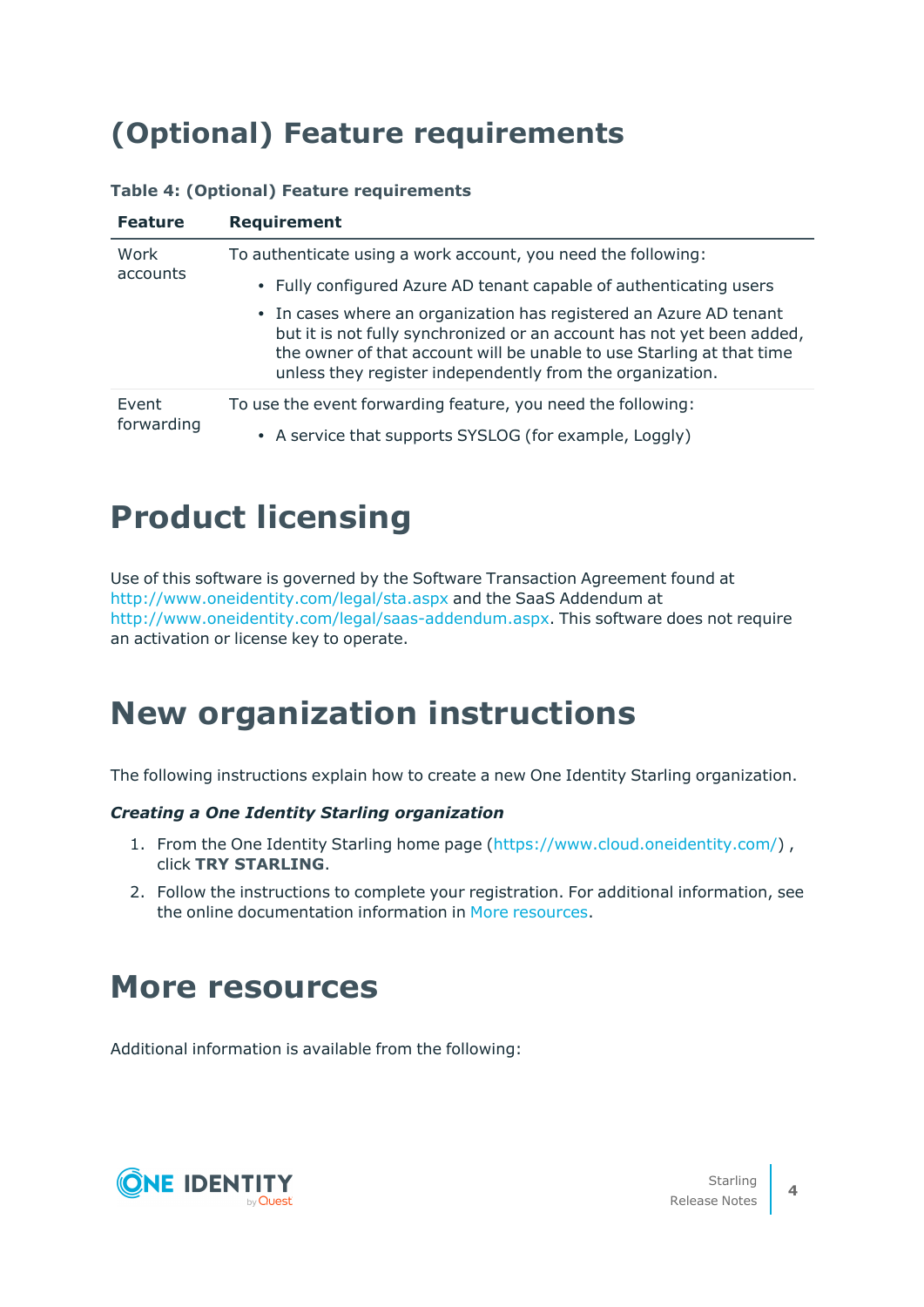- Online product documentation
	- One Identity Hybrid [Subscription](https://support.oneidentity.com/one-identity-hybrid-subscription/hosted/technical-documents) information is included in the Starling documentation.
	- Starling Two-Factor [Authentication](https://support.oneidentity.com/starling-two-factor-authentication/hosted/technical-documents) for Starling and Starling Two-Factor Authentication documentation.
	- Starling [Connect](https://support.oneidentity.com/starling-connect/hosted/technical-documents) for Starling and Starling Connect documentation.
	- Starling [CertAccess](https://support.oneidentity.com/starling-certaccess/hosted/technical-documents) for Starling and Starling CertAccess documentation.
	- [Safeguard](http://support.oneidentity.com/safeguard-remote-access/hosted/technical-documents) Remote Access for Starling and Safeguard Remote Access documentation.
	- Starling Cloud [Assistant](https://support.oneidentity.com/starling-cloud-assistant/hosted/technical-documents) for Starling and Starling Cloud Assistant documentation.
- Starling online [community](https://www.quest.com/community/products/one-identity/f/starling)

## **Globalization**

This section contains information about installing and operating this product in non-English configurations, such as those needed by customers outside of North America. This section does not replace the materials about supported platforms and configurations found elsewhere in the product documentation.

This release is Unicode-enabled and supports any character set. It supports simultaneous operation with multilingual data. This release is targeted to support operations in the following regions: North America, Western Europe and Latin America, Central and Eastern Europe.

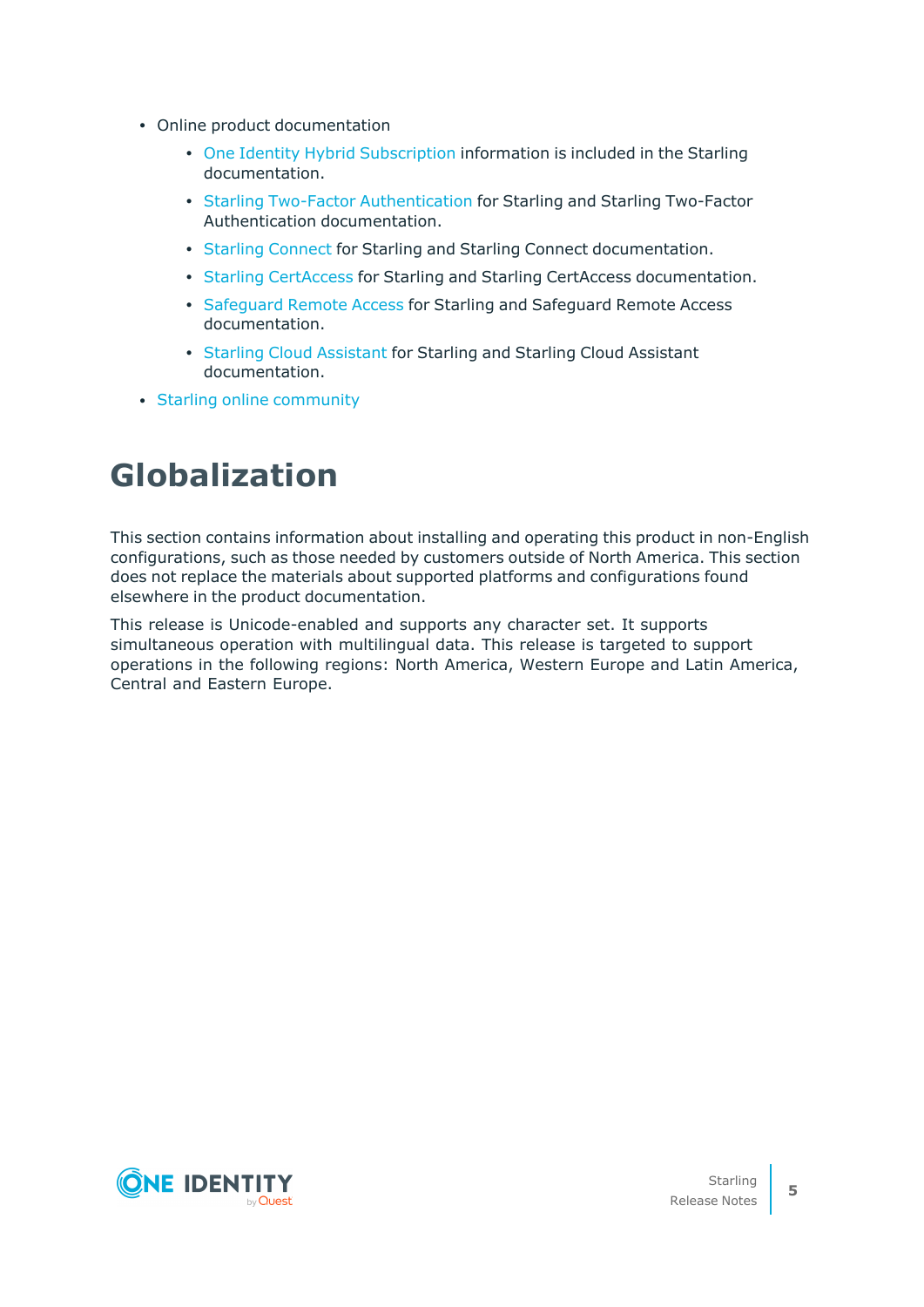### **About us**

One Identity solutions eliminate the complexities and time-consuming processes often required to govern identities, manage privileged accounts and control access. Our solutions enhance business agility while addressing your IAM challenges with on-premises, cloud and hybrid environments.

### **Contacting us**

For sales and other inquiries, such as licensing, support, and renewals, visit [https://www.oneidentity.com/company/contact-us.aspx.](https://www.oneidentity.com/company/contact-us.aspx)

### **Technical support resources**

Technical support is available to One Identity customers with a valid maintenance contract and customers who have trial versions. You can access the Support Portal at [https://support.oneidentity.com/.](https://support.oneidentity.com/)

The Support Portal provides self-help tools you can use to solve problems quickly and independently, 24 hours a day, 365 days a year. The Support Portal enables you to:

- Submit and manage a Service Request
- View Knowledge Base articles
- Sign up for product notifications
- Download software and technical documentation
- View how-to videos at [www.YouTube.com/OneIdentity](http://www.youtube.com/OneIdentity)
- Engage in community discussions
- Chat with support engineers online
- View services to assist you with your product